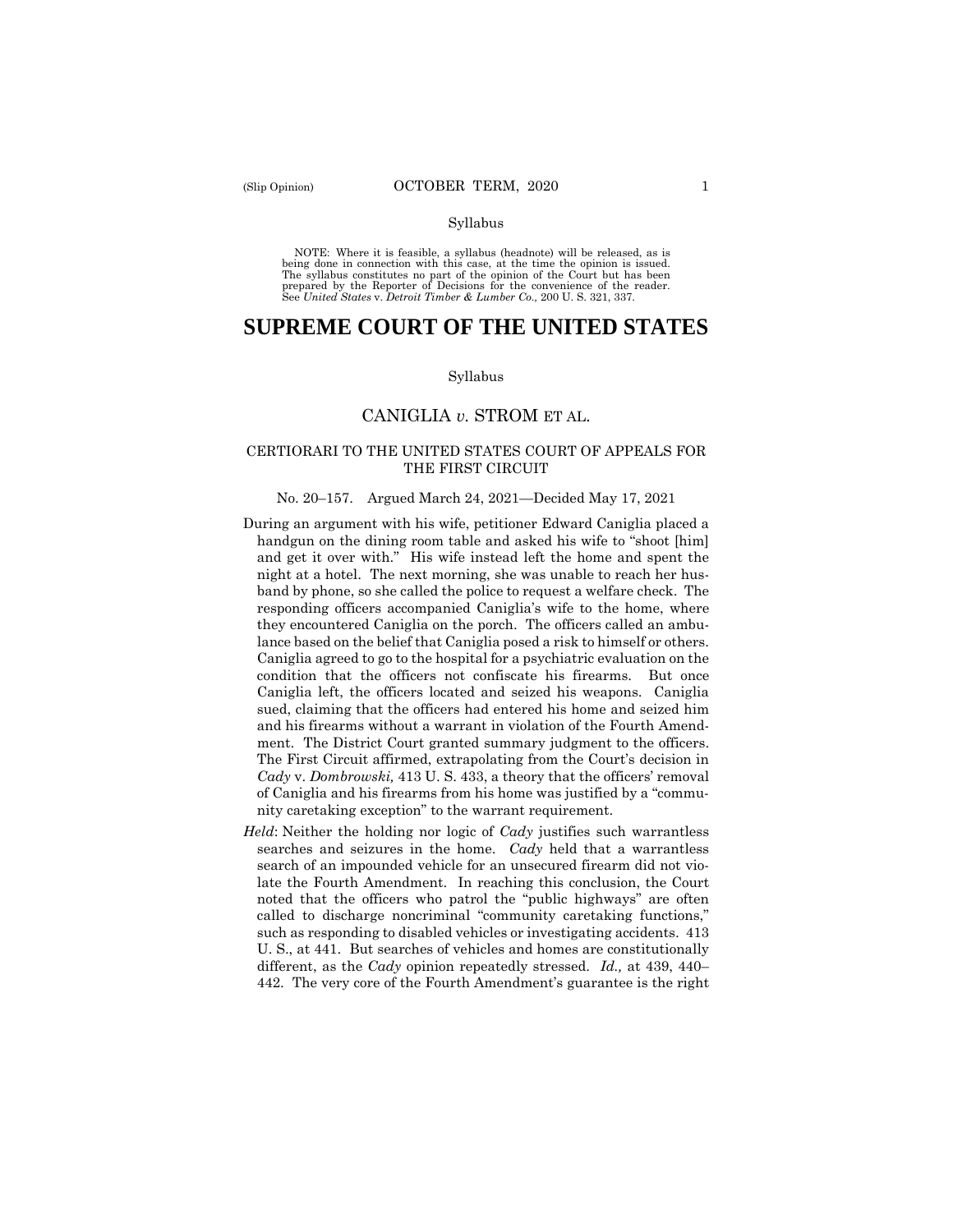### Syllabus

of a person to retreat into his or her home and "there be free from unreasonable governmental intrusion." *Florida* v. *Jardines*, 569 U. S. 1, 6. A recognition of the existence of "community caretaking" tasks, like rendering aid to motorists in disabled vehicles, is not an open-ended license to perform them anywhere. Pp. 3–4.

953 F. 3d 112, vacated and remanded.

 C. J., filed a concurring opinion, in which BREYER, J., joined. ALITO, J., THOMAS, J., delivered the opinion for a unanimous Court. ROBERTS, and KAVANAUGH, J., filed concurring opinions.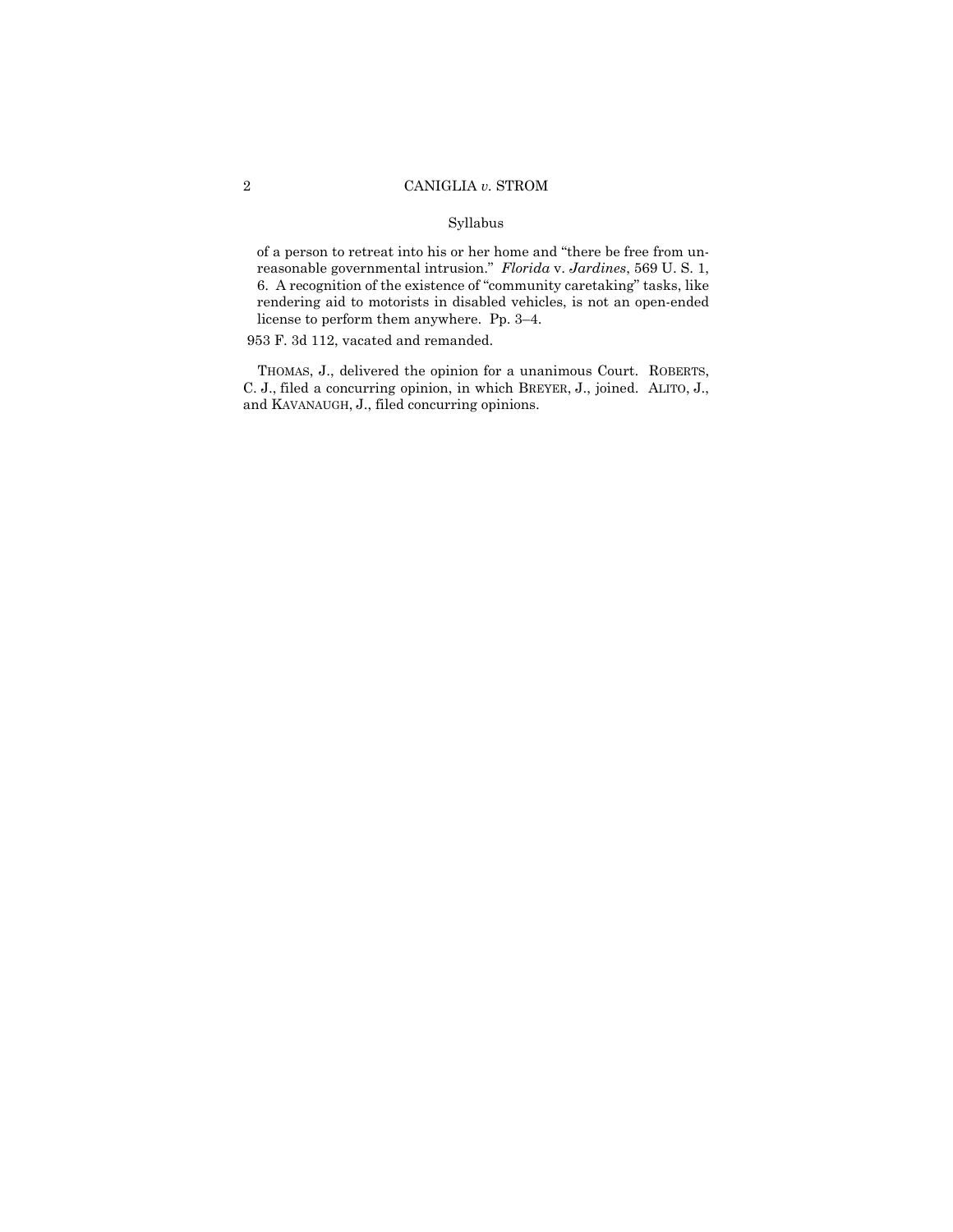#### Opinion of the Court

 NOTICE: This opinion is subject to formal revision before publication in the preliminary print of the United States Reports. Readers are requested to notify the Reporter of Decisions, Supreme Court of the United States, Wash-ington, D. C. 20543, of any typographical or other formal errors, in order that corrections may be made before the preliminary print goes to press.

## $\frac{1}{2}$  , where  $\frac{1}{2}$ **SUPREME COURT OF THE UNITED STATES**

#### $\frac{1}{2}$  ,  $\frac{1}{2}$  ,  $\frac{1}{2}$  ,  $\frac{1}{2}$  ,  $\frac{1}{2}$  ,  $\frac{1}{2}$ No. 20–157

## EDWARD A. CANIGLIA, PETITIONER *v.* ROBERT F. STROM, ET AL.

## ON WRIT OF CERTIORARI TO THE UNITED STATES COURT OF APPEALS FOR THE FIRST CIRCUIT

#### [May 17, 2021]

## JUSTICE THOMAS delivered the opinion of the Court.

Decades ago, this Court held that a warrantless search of an impounded vehicle for an unsecured firearm did not violate the Fourth Amendment. *Cady* v. *Dombrowski*, 413 U. S. 433 (1973). In reaching this conclusion, the Court observed that police officers who patrol the "public highways" are often called to discharge noncriminal "community caretaking functions," such as responding to disabled vehicles or investigating accidents. *Id.*, at 441. The question today is whether *Cady*'s acknowledgment of these "caretaking" duties creates a standalone doctrine that justifies warrantless searches and seizures in the home. It does not.

I

During an argument with his wife at their Rhode Island home, Edward Caniglia (petitioner) retrieved a handgun from the bedroom, put it on the dining room table, and asked his wife to "shoot [him] now and get it over with." She declined, and instead left to spend the night at a hotel. The next morning, when petitioner's wife discovered that she could not reach him by telephone, she called the police (respondents) to request a welfare check.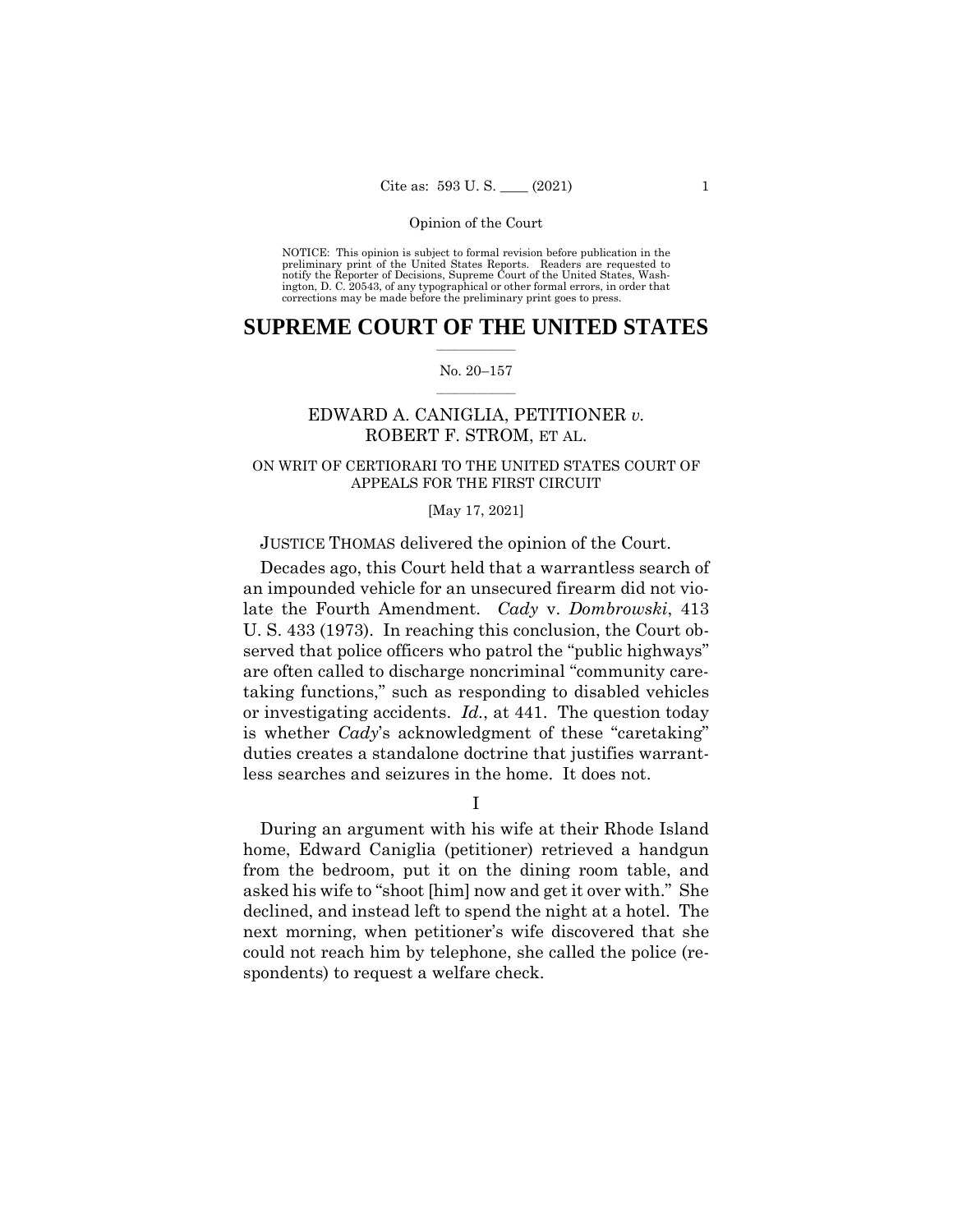#### Opinion of the Court

Respondents accompanied petitioner's wife to the home, where they encountered petitioner on the porch. Petitioner spoke with respondents and confirmed his wife's account of the argument, but denied that he was suicidal. Respondents, however, thought that petitioner posed a risk to himself or others. They called an ambulance, and petitioner agreed to go to the hospital for a psychiatric evaluation but only after respondents allegedly promised not to confiscate his firearms. Once the ambulance had taken petitioner away, however, respondents seized the weapons. Guided by petitioner's wife—whom they allegedly misinformed about his wishes—respondents entered the home and took two handguns.

 ception that applies to both cars and homes. 953 F. 3d, at Petitioner sued, claiming that respondents violated the Fourth Amendment when they entered his home and seized him and his firearms without a warrant. The District Court granted summary judgment to respondents, and the First Circuit affirmed solely on the ground that the decision to remove petitioner and his firearms from the premises fell within a "community caretaking exception" to the warrant requirement. 953 F. 3d 112, 121–123, 131 and nn. 5, 9 (2020). Citing this Court's statement in *Cady* that police officers often have noncriminal reasons to interact with motorists on "public highways," 413 U. S., at 441, the First Circuit extrapolated a freestanding community-caretaking ex-124 ("Threats to individual and community safety are not confined to the highways"). Accordingly, the First Circuit saw no need to consider whether anyone had consented to respondents' actions; whether these actions were justified by "exigent circumstances"; or whether any state law permitted this kind of mental-health intervention. *Id.,* at 122– 123. All that mattered was that respondents' efforts to protect petitioner and those around him were "distinct from 'the normal work of criminal investigation,'" fell "within the realm of reason," and generally tracked what the court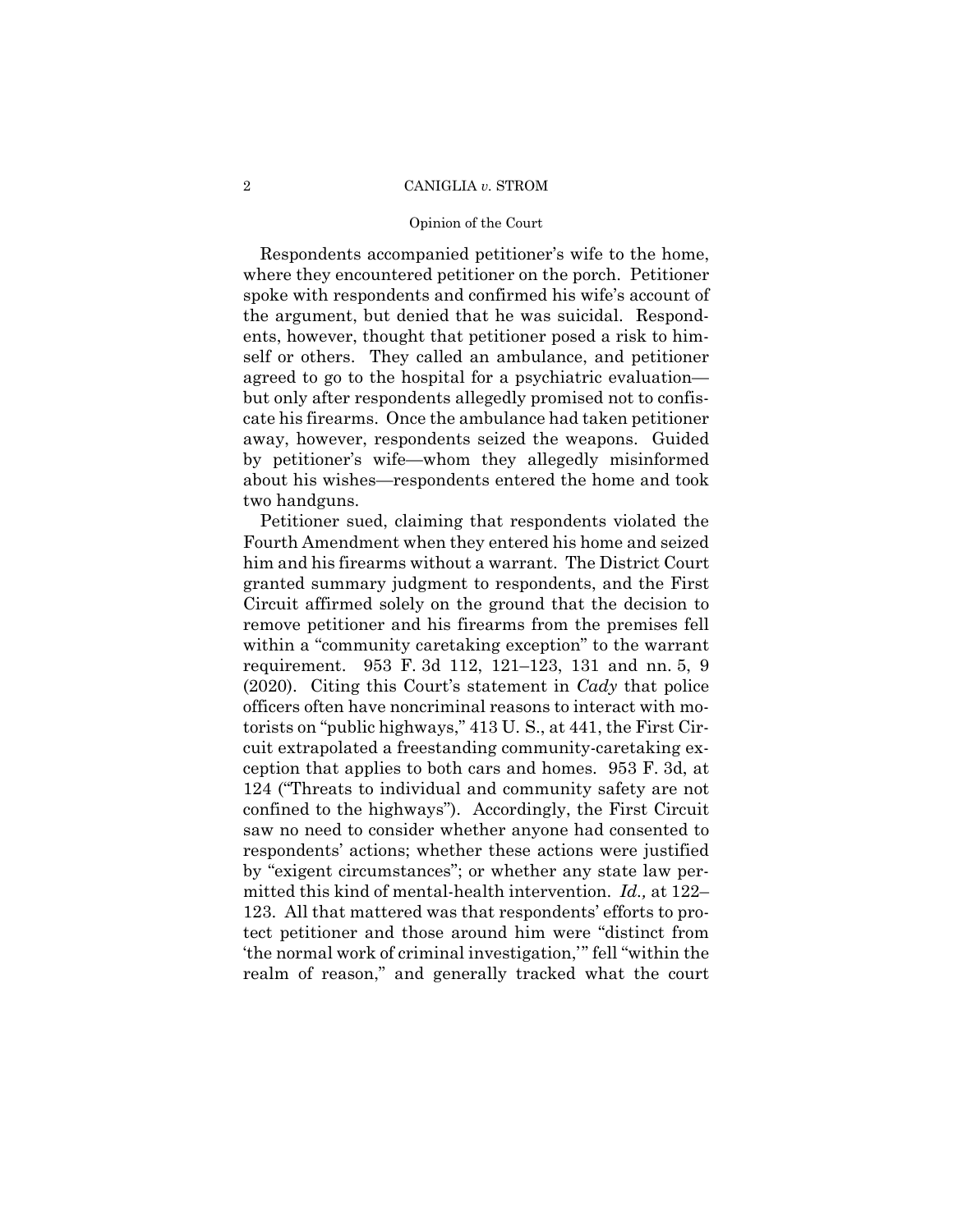#### Opinion of the Court

viewed to be "sound police procedure." *Id.,* at 123–128, 132– 133. We granted certiorari. 592 U. S. \_\_\_ (2020).

### II

The Fourth Amendment protects "[t]he right of the people to be secure in their persons, houses, papers, and effects, against unreasonable searches and seizures." The "'very core'" of this guarantee is "'the right of a man to retreat into his own home and there be free from unreasonable governmental intrusion.'" *Florida* v. *Jardines*, 569 U. S. 1, 6 (2013).

To be sure, the Fourth Amendment does not prohibit all unwelcome intrusions "on private property," *ibid.*—only "unreasonable" ones. We have thus recognized a few permissible invasions of the home and its curtilage. Perhaps most familiar, for example, are searches and seizures pursuant to a valid warrant. See *Collins* v. *Virginia*, 584 U. S.  $\_, \_\_\_$  –  $\_\_$  (2018) (slip op., at 5–6). We have also held that law enforcement officers may enter private property without a warrant when certain exigent circumstances exist, including the need to "'render emergency assistance to an injured occupant or to protect an occupant from imminent injury.'" *Kentucky* v. *King*, 563 U. S. 452, 460, 470 (2011); see also *Brigham City* v. *Stuart*, 547 U. S. 398, 403–404 (2006) (listing other examples of exigent circumstances). And, of course, officers may generally take actions that "'any private citizen might do'" without fear of liability. *E.g., Jardines*, 569 U. S., at 8 (approaching a home and knocking on the front door).

The First Circuit's "community caretaking" rule, however, goes beyond anything this Court has recognized. The decision below assumed that respondents lacked a warrant or consent, and it expressly disclaimed the possibility that they were reacting to a crime. The court also declined to consider whether any recognized exigent circumstances were present because respondents had forfeited the point.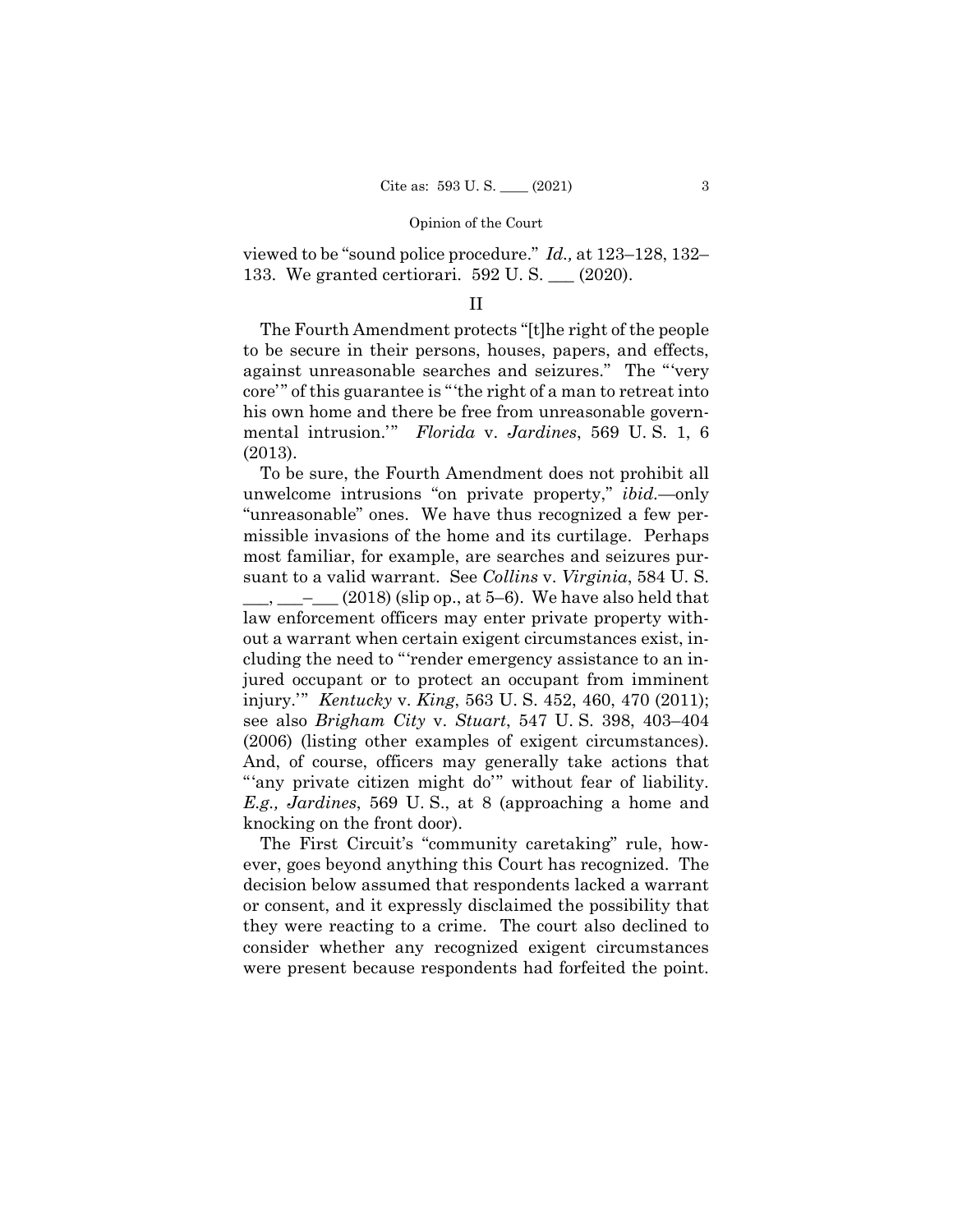#### Opinion of the Court

Nor did it find that respondents' actions were akin to what a private citizen might have had authority to do if petitioner's wife had approached a neighbor for assistance instead of the police.

Neither the holding nor logic of *Cady* justified that approach. True, *Cady* also involved a warrantless search for a firearm. But the location of that search was an impounded vehicle—not a home—"'a constitutional difference'" that the opinion repeatedly stressed. 413 U. S., at 439; see also *id.,* at 440–442. In fact, *Cady* expressly contrasted its treatment of a vehicle already under police control with a search of a car "parked adjacent to the dwelling place of the owner." *Id.*, at 446–448 (citing *Coolidge* v. *New Hampshire*, 403 U. S. 443 (1971)).

*Cady*'s unmistakable distinction between vehicles and homes also places into proper context its reference to "community caretaking." This quote comes from a portion of the opinion explaining that the "frequency with which . . . vehicle[s] can become disabled or involved in . . . accident[s] on public highways" often requires police to perform noncriminal "community caretaking functions," such as providing aid to motorists. 413 U. S., at 441. But, this recognition that police officers perform many civic tasks in modern society was just that—a recognition that these tasks exist, and not an open-ended license to perform them anywhere.

\* \* \*

What is reasonable for vehicles is different from what is reasonable for homes. *Cady* acknowledged as much, and this Court has repeatedly "declined to expand the scope of . . . exceptions to the warrant requirement to permit warrantless entry into the home." *Collins*, 584 U. S., at \_\_\_ (slip op., at 8). We thus vacate the judgment below and remand for further proceedings consistent with this opinion.

*It is so ordered.*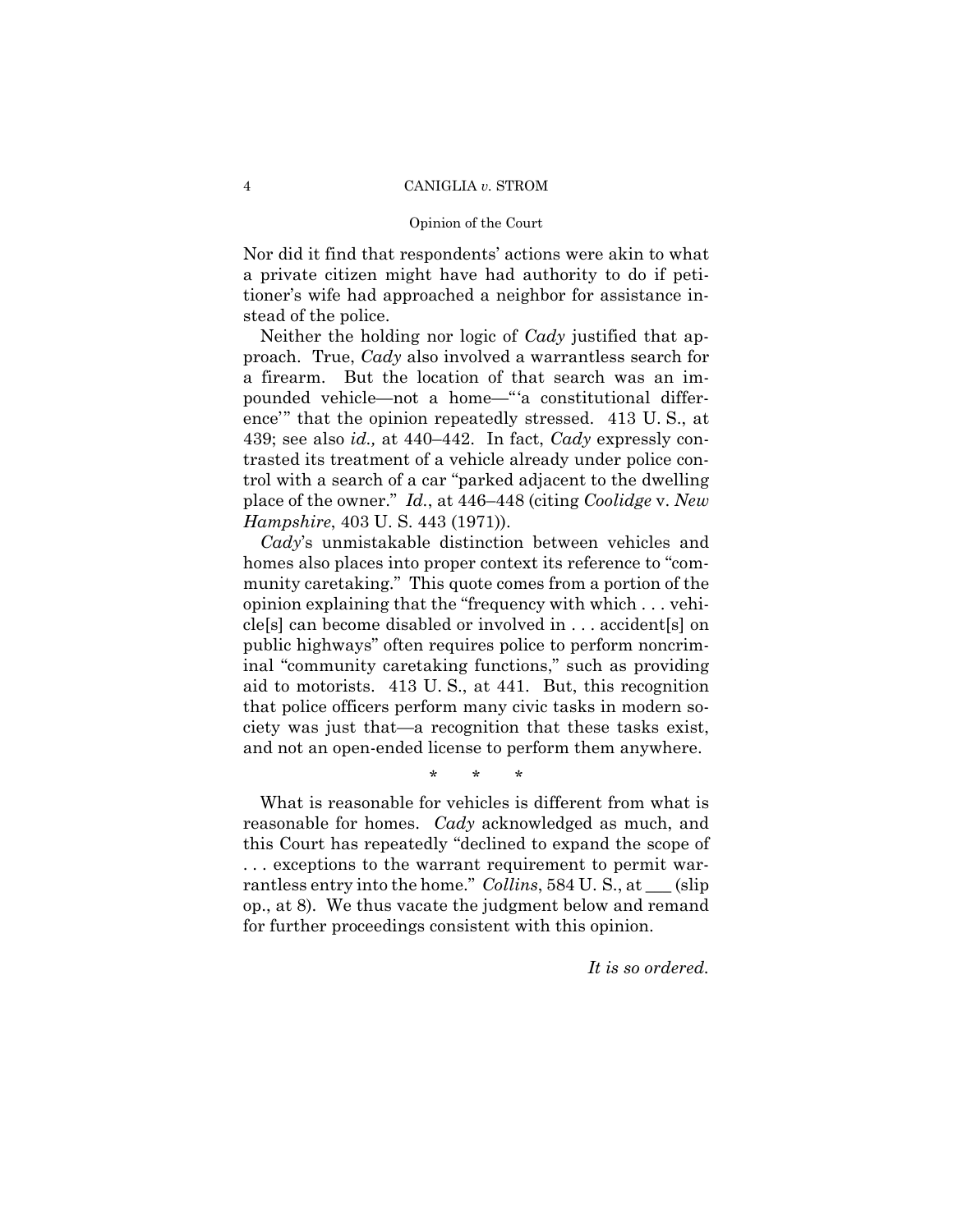ROBERTS, C. J., concurring

## $\frac{1}{2}$  , where  $\frac{1}{2}$ **SUPREME COURT OF THE UNITED STATES**

### $\frac{1}{2}$  ,  $\frac{1}{2}$  ,  $\frac{1}{2}$  ,  $\frac{1}{2}$  ,  $\frac{1}{2}$  ,  $\frac{1}{2}$ No. 20–157

## EDWARD A. CANIGLIA, PETITIONER *v.* ROBERT F. STROM, ET AL.

## ON WRIT OF CERTIORARI TO THE UNITED STATES COURT OF APPEALS FOR THE FIRST CIRCUIT

[May 17, 2021]

CHIEF JUSTICE ROBERTS, with whom JUSTICE BREYER joins, concurring.

 riously injured or threatened with such injury." *Id.,* at 403; Fifteen years ago, this Court unanimously recognized that "[t]he role of a peace officer includes preventing violence and restoring order, not simply rendering first aid to casualties." *Brigham City* v. *Stuart*, 547 U. S. 398, 406 (2006). A warrant to enter a home is not required, we explained, when there is a "need to assist persons who are sesee also *Michigan* v. *Fisher*, 558 U. S. 45, 49 (2009) (*per curiam*) (warrantless entry justified where "there was an objectively reasonable basis for believing that medical assistance was needed, or persons were in danger" (internal quotation marks omitted)). Nothing in today's opinion is to the contrary, and I join it on that basis.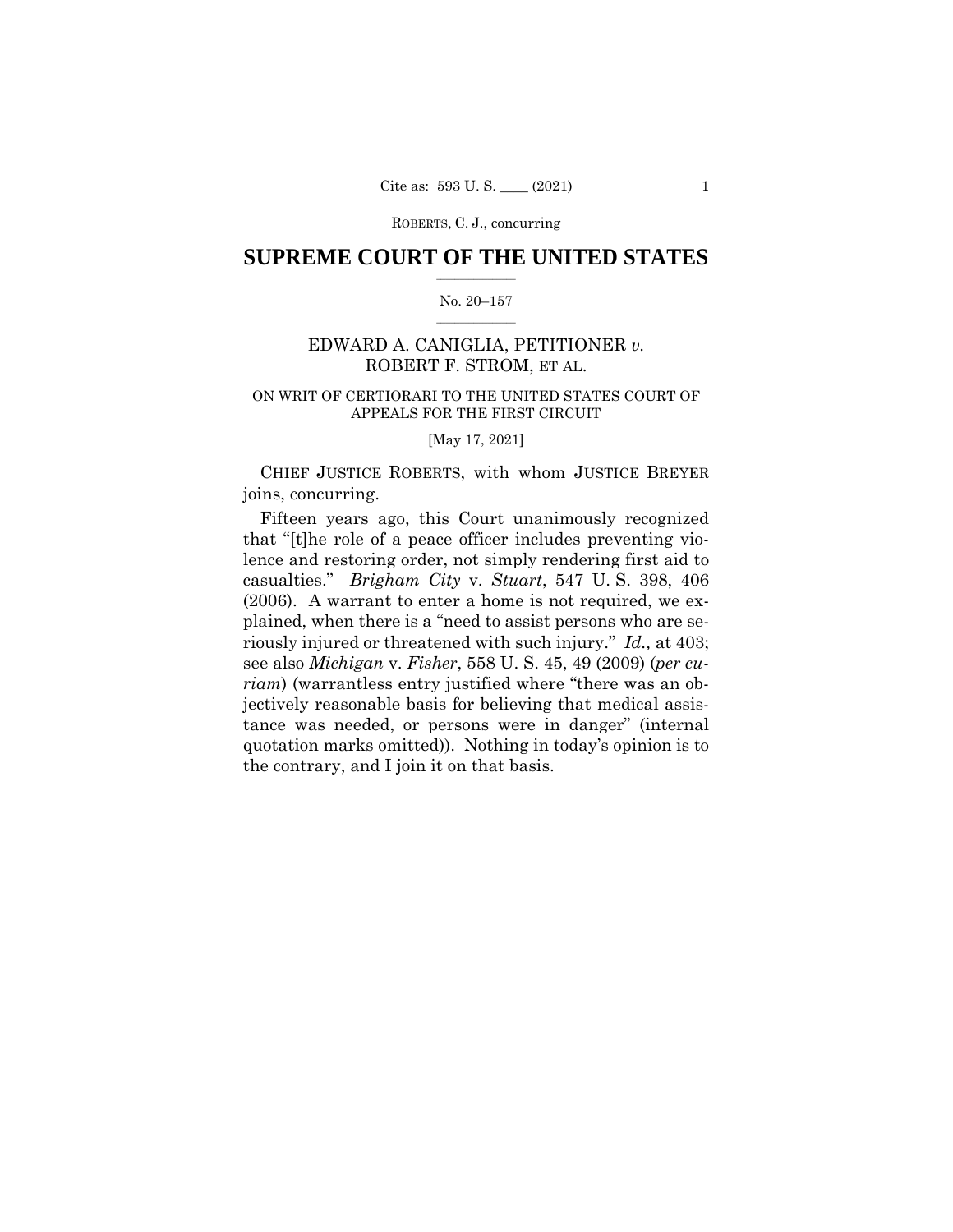ALITO, J., concurring

## $\frac{1}{2}$  , where  $\frac{1}{2}$ **SUPREME COURT OF THE UNITED STATES**

#### $\frac{1}{2}$  ,  $\frac{1}{2}$  ,  $\frac{1}{2}$  ,  $\frac{1}{2}$  ,  $\frac{1}{2}$  ,  $\frac{1}{2}$ No. 20–157

## EDWARD A. CANIGLIA, PETITIONER *v.* ROBERT F. STROM, ET AL.

## ON WRIT OF CERTIORARI TO THE UNITED STATES COURT OF APPEALS FOR THE FIRST CIRCUIT

[May 17, 2021]

## JUSTICE ALITO, concurring.

I join the opinion of the Court but write separately to explain my understanding of the Court's holding and to highlight some important questions that the Court does not decide.

1. The Court holds—and I entirely agree—that there is no special Fourth Amendment rule for a broad category of cases involving "community caretaking." As I understand the term, it describes the many police tasks that go beyond criminal law enforcement. These tasks vary widely, and there is no clear limit on how far they might extend in the future. The category potentially includes any non-law-enforcement work that a community chooses to assign, and because of the breadth of activities that may be described as community caretaking, we should not assume that the Fourth Amendment's command of reasonableness applies in the same way to everything that might be viewed as falling into this broad category.

The Court's decision in *Cady* v. *Dombrowski*, 413 U. S. 433 (1973), did not recognize any such "freestanding" Fourth Amendment category. See *ante*, at 2, 4. The opinion merely used the phrase "community caretaking" in passing. 413 U. S., at 441.

2. While there is no overarching "community caretaking" doctrine, it does not follow that all searches and seizures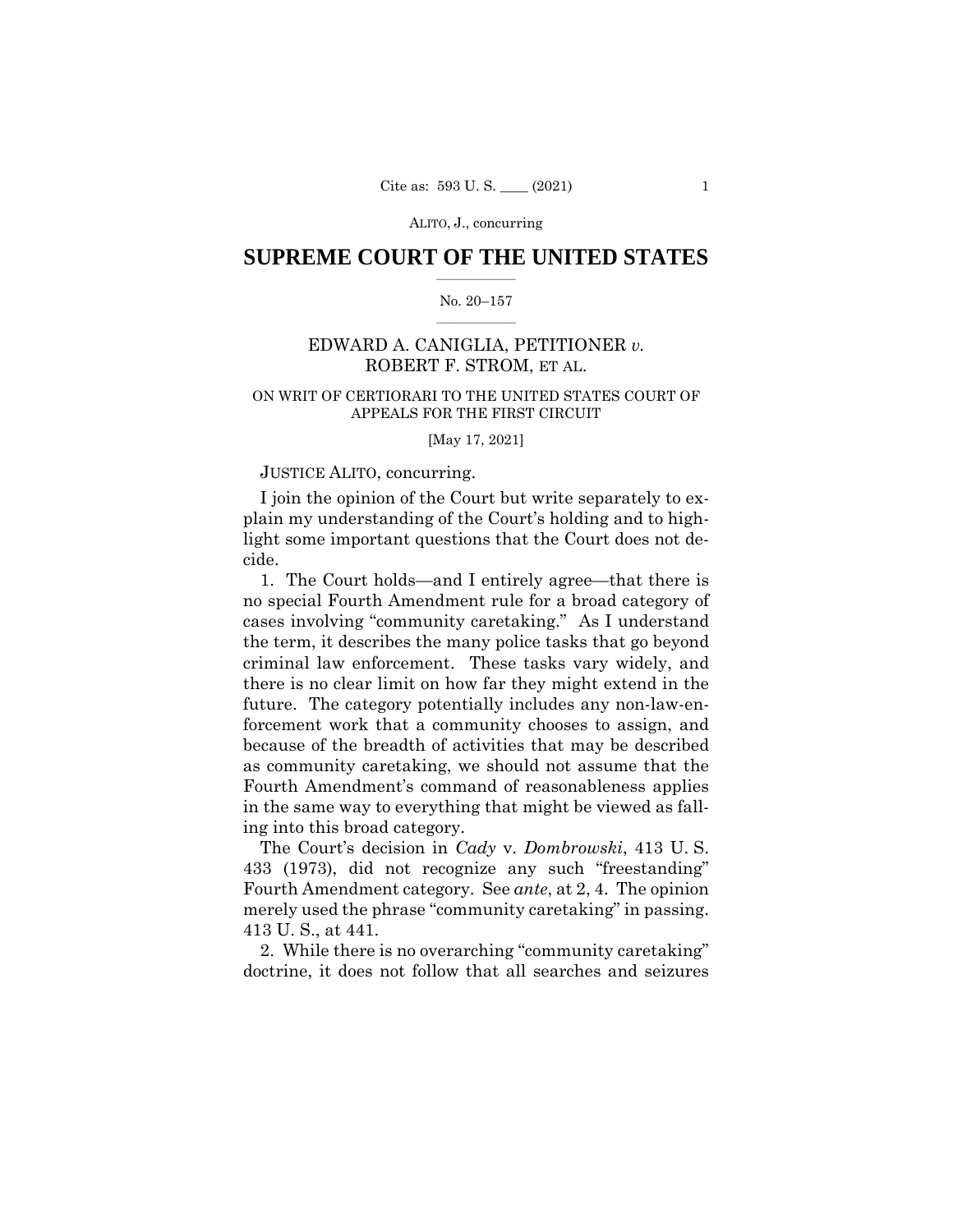#### ALITO, J., concurring

conducted for non-law-enforcement purposes must be analyzed under precisely the same Fourth Amendment rules developed in criminal cases. Those rules may or may not be appropriate for use in various non-criminal-law-enforcement contexts. We do not decide that issue today.

3. This case falls within one important category of cases that could be viewed as involving community caretaking: conducting a search or seizure for the purpose of preventing a person from committing suicide. Assuming that petitioner did not voluntarily consent to go with the officers for a psychological assessment, $<sup>1</sup>$  he was seized and thus sub-</sup> jected to a serious deprivation of liberty. But was this warrantless seizure "reasonable"? We have addressed the standards required by due process for involuntary commitment to a mental treatment facility, see *Addington* v. *Texas*, 441 U. S. 418, 427 (1979); see also *O'Connor* v. *Donaldson*, 422 U. S. 563, 574–576 (1975); *Foucha* v. *Louisiana*, 504 U. S. 71, 75–77, 83 (1992), but we have not addressed Fourth Amendment restrictions on seizures like the one that we must assume occurred here, *i.e.*, a short-term seizure conducted for the purpose of ascertaining whether a person presents an imminent risk of suicide. Every State has laws allowing emergency seizures for psychiatric treatment, observation, or stabilization, but these laws vary in many respects, including the categories of persons who may request the emergency action, the reasons that can justify the action, the necessity of a judicial proceeding, and the nature of the proceeding.<sup>2</sup> Mentioning these laws only in passing, petitioner asked us to render a decision that could

 if he went for a psychological evaluation. 953 F. 3d 112, 121 (CA1 2020). <sup>1</sup>The Court of Appeals assumed petitioner's consent was not voluntary because the police allegedly promised that they would not seize his guns

The Court does not decide whether this assumption was justified.<br><sup>2</sup>See Brief for Petitioner 38–39, n. 4 (gathering state authorities); L. Hedman et al., State Laws on Emergency Holds for Mental Health Stabilization, 67 Psychiatric Servs. 579 (2016).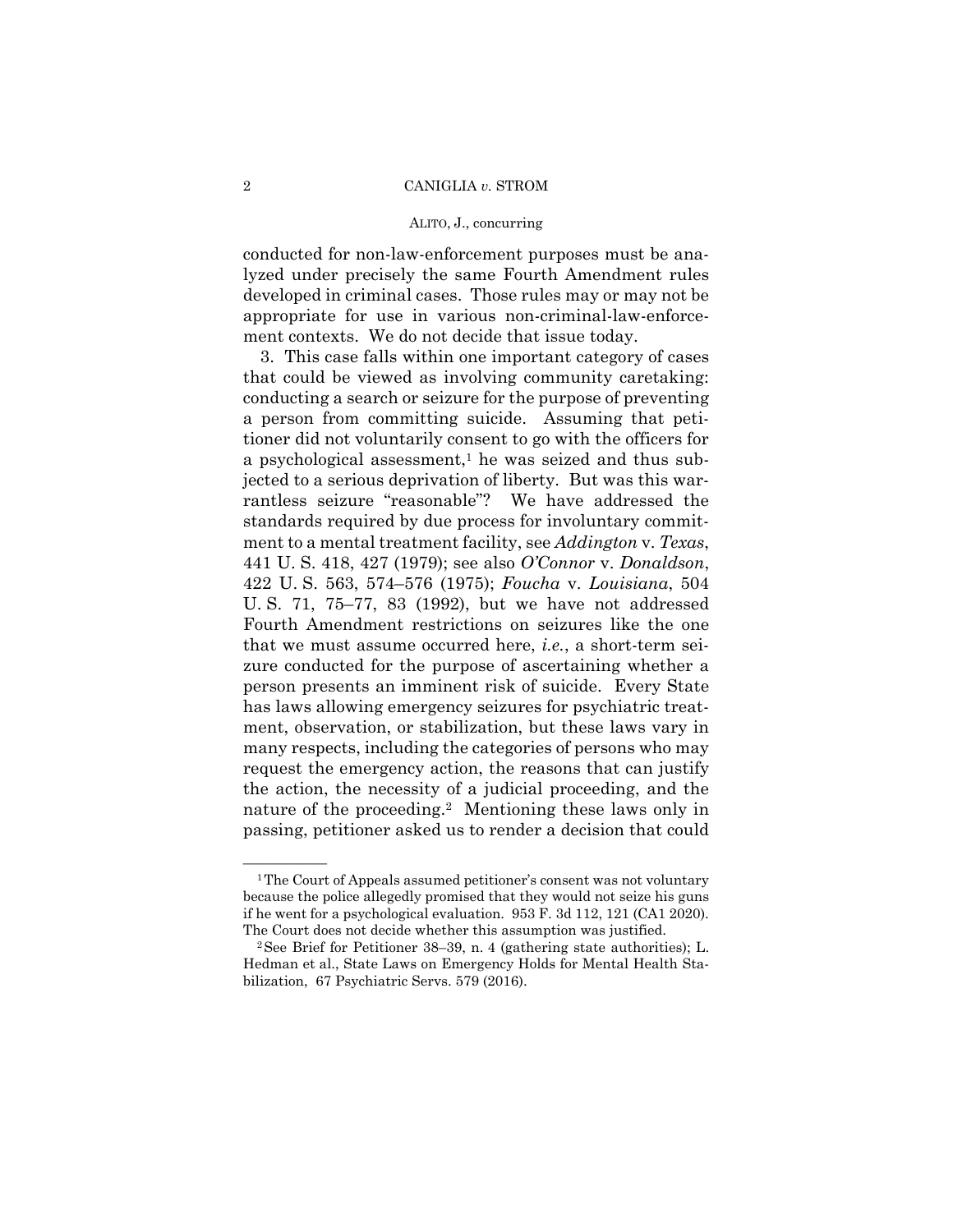#### ALITO, J., concurring

call features of these laws into question. The Court appropriately refrains from doing so.

4. This case also implicates another body of law that petitioner glossed over: the so-called "red flag" laws that some States are now enacting. These laws enable the police to seize guns pursuant to a court order to prevent their use for suicide or the infliction of harm on innocent persons. See, *e.g.,* Cal. Penal Code Ann. §§18125–18148 (West Cum. Supp. 2021); Fla. Stat. §790.401(4) (Cum. Supp. 2021); Mass. Gen. Laws Ann., ch. 140, §131T (2021). They typically specify the standard that must be met and the procedures that must be followed before firearms may be seized. Provisions of red flag laws may be challenged under the Fourth Amendment, and those cases may come before us. Our decision today does not address those issues.

 gent need of medical attention and cannot summon help. 5. One additional category of cases should be noted: those involving warrantless, nonconsensual searches of a home for the purpose of ascertaining whether a resident is in ur-At oral argument, THE CHIEF JUSTICE posed a question that highlighted this problem. He imagined a situation in which neighbors of an elderly woman call the police and express concern because the woman had agreed to come over for dinner at 6 p.m., but by 8 p.m., had not appeared or called even though she was never late for anything. The woman had not been seen leaving her home, and she was not answering the phone. Nor could the neighbors reach her relatives by phone. If the police entered the home without a warrant to see if she needed help, would that violate the Fourth Amendment? Tr. of Oral Arg. 6–8.

Petitioner's answer was that it would. Indeed, he argued, even if 24 hours went by, the police still could not lawfully enter without a warrant. If the situation remained unchanged for several days, he suggested, the police might be able to enter after obtaining "a warrant for a missing person." *Id.,* at 9.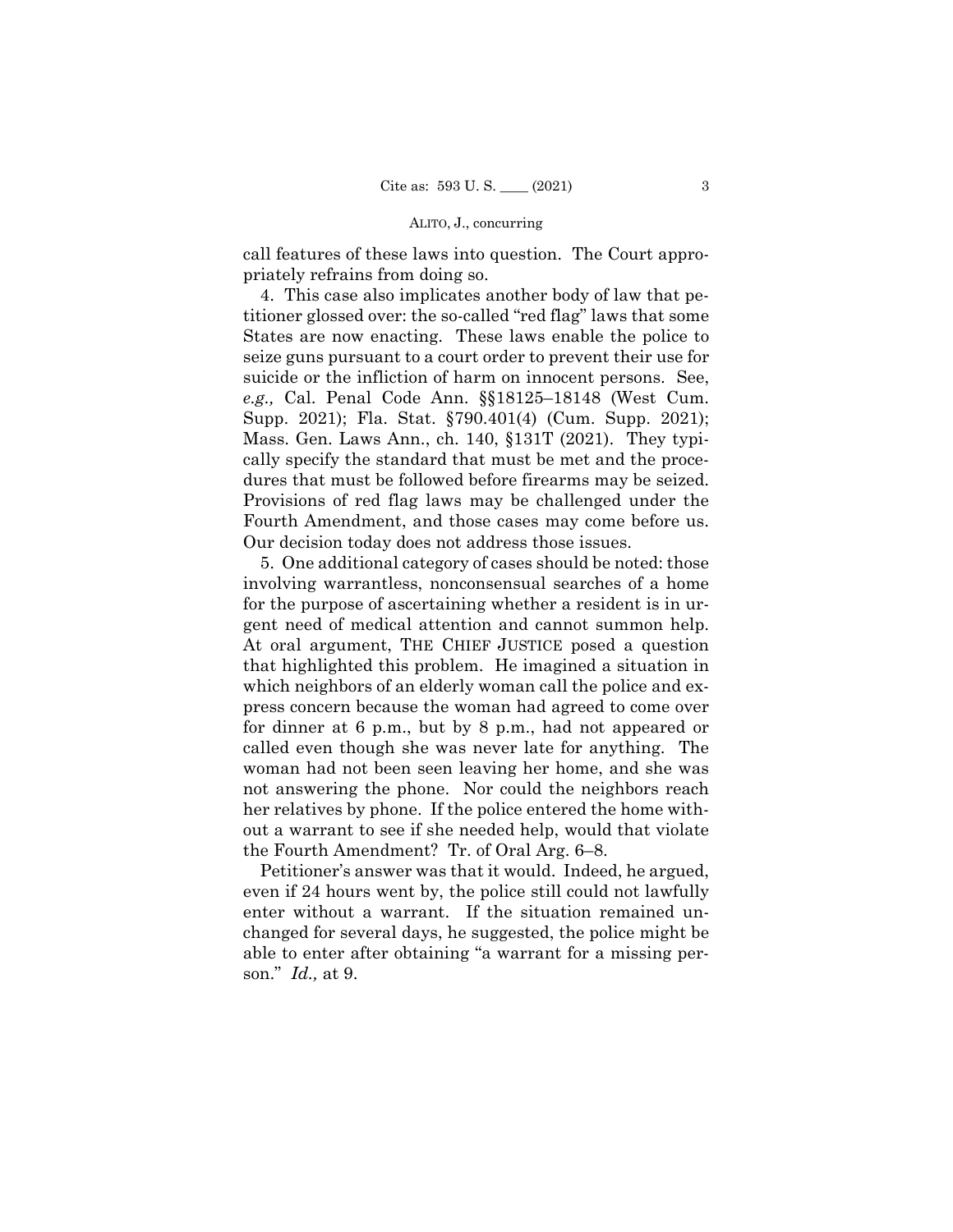#### ALITO, J., concurring

THE CHIEF JUSTICE's question concerns an important real-world problem. Today, more than ever, many people, including many elderly persons, live alone.3 Many elderly men and women fall in their homes,<sup>4</sup> or become incapacitated for other reasons, and unfortunately, there are many cases in which such persons cannot call for assistance. In those cases, the chances for a good recovery may fade with each passing hour.5 So in THE CHIEF JUSTICE's imaginary case, if the elderly woman was seriously hurt or sick and the police heeded petitioner's suggestion about what the Fourth Amendment demands, there is a fair chance she would not be found alive. This imaginary woman may have regarded her house as her castle, but it is doubtful that she would have wanted it to be the place where she died alone and in agony.

Our current precedents do not address situations like this. We have held that the police may enter a home without a warrant when there are "exigent circumstances." *Payton* v. *New York*, 445 U. S. 573, 590 (1980). But circumstances are exigent only when there is not enough time to get a warrant, see *Missouri* v. *McNeely*, 569 U. S. 141, 149 (2013); *Michigan* v. *Tyler*, 436 U. S. 499, 509 (1978), and warrants are not typically granted for the purpose of checking on a person's medical condition. Perhaps States should institute procedures for the issuance of such warrants, but

<sup>&</sup>lt;sup>3</sup>Dept. of Commerce, Bureau of Census, The Rise of Living Alone, Fig. HH–4 (2020), https://www.census.gov/content/dam/Census/ library /visualizations/time-series/demo/families-and-households/hh-4.pdf; Ortiz-Ospina, The Rise of Living Alone (Dec. 10, 2019), https://ourworldindata.org/living-alone; Smith, Cities With the Most Adults Living

Alone (May 4, 2020), https://www.self.inc/blog/adults-living-alone. 4See B. Moreland, R. Kakara, & A. Henry, Trends in Nonfatal Falls and Fall-Related Injuries Among Adults Aged ≥65 Years—United States, 2012–2018, 69 Morbidity and Mortality Weekly Rep. 875 (2020). 5See, *e.g.,* J. Gurley, N. Lum, M. Sande, B. Lo, & M. Katz, Persons

Found in Their Homes Helpless or Dead, 334 New Eng. J. Med. 1710 (1996).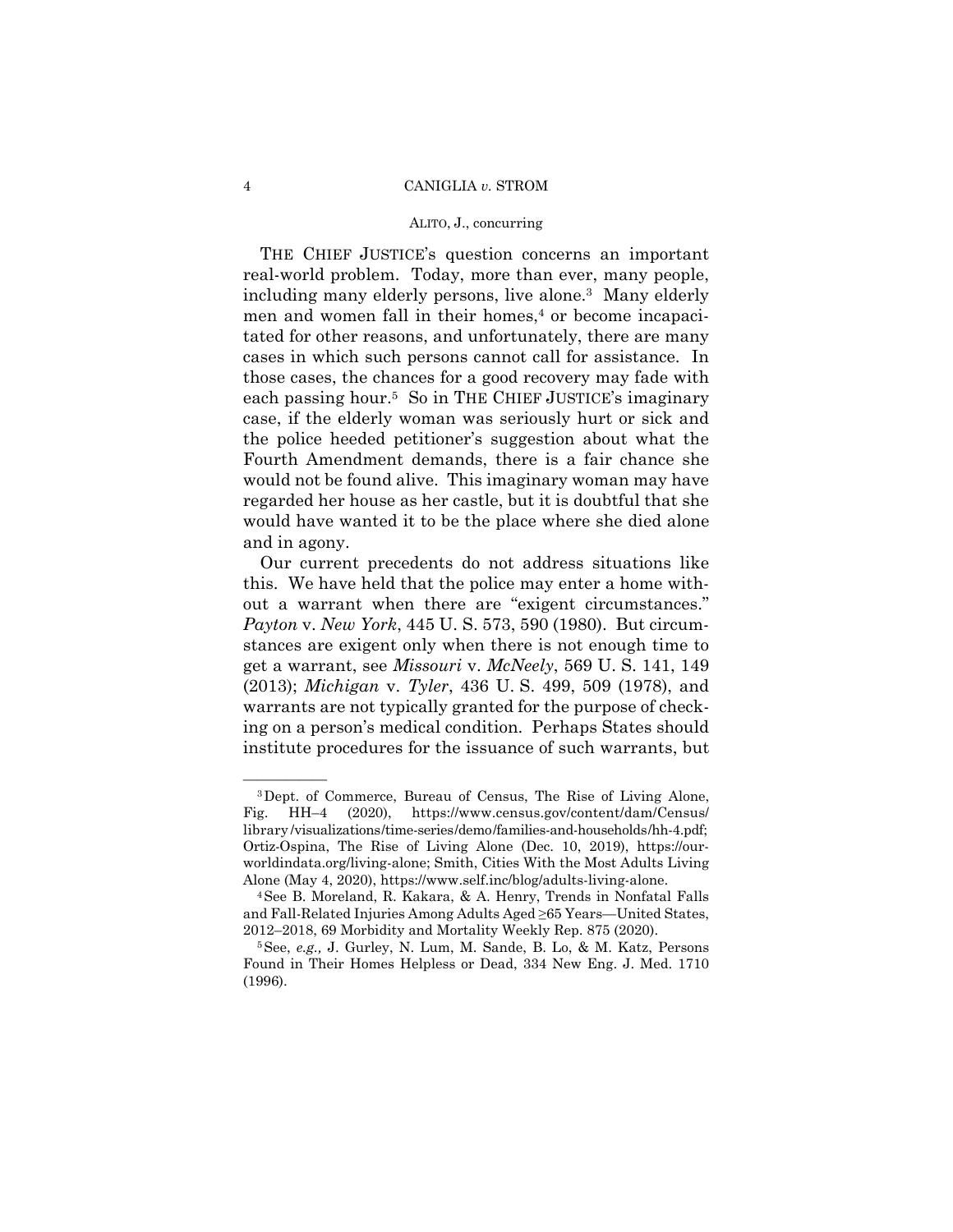## ALITO, J., concurring

in the meantime, courts may be required to grapple with the basic Fourth Amendment question of reasonableness.

6. The three categories of cases discussed above are simply illustrative. Searches and seizures conducted for other non-law-enforcement purposes may arise and may present their own Fourth Amendment issues. Today's decision does not settle those questions.

\* \* \*

 caretaking" theory on which the decision below was based. In sum, the Court properly rejects the broad "community The Court's decision goes no further, and on that understanding, I join the opinion in full.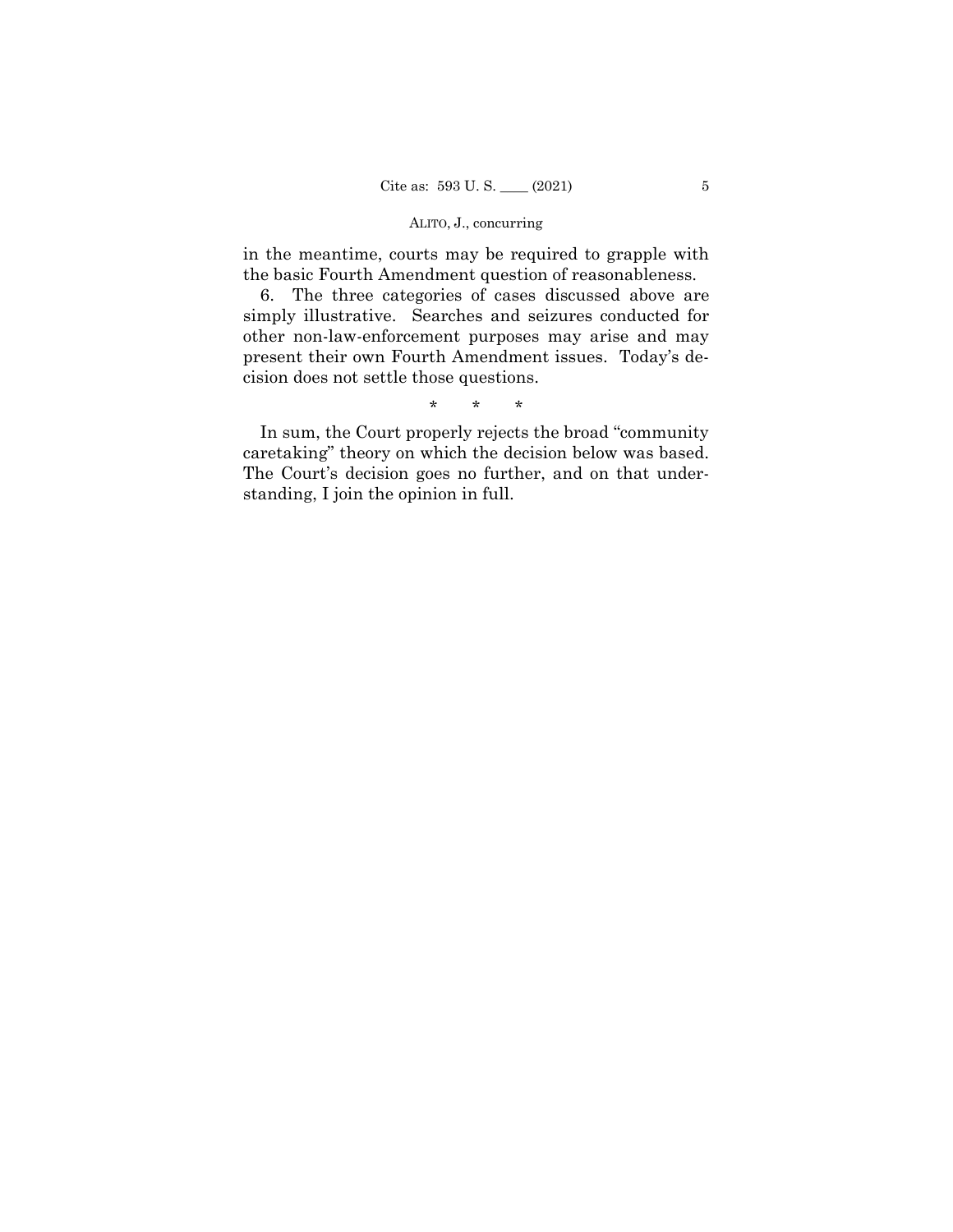KAVANAUGH, J., concurring

## $\frac{1}{2}$  , where  $\frac{1}{2}$ **SUPREME COURT OF THE UNITED STATES**

#### $\frac{1}{2}$  ,  $\frac{1}{2}$  ,  $\frac{1}{2}$  ,  $\frac{1}{2}$  ,  $\frac{1}{2}$  ,  $\frac{1}{2}$ No. 20–157

## EDWARD A. CANIGLIA, PETITIONER *v.* ROBERT F. STROM, ET AL.

## ON WRIT OF CERTIORARI TO THE UNITED STATES COURT OF APPEALS FOR THE FIRST CIRCUIT

[May 17, 2021]

### JUSTICE KAVANAUGH, concurring.

I join the Court's opinion in full. I write separately to underscore and elaborate on THE CHIEF JUSTICE's point that the Court's decision does not prevent police officers from taking reasonable steps to assist those who are inside a home and in need of aid. See *ante,* at 1 (ROBERTS, C. J., concurring). For example, as I will explain, police officers may enter a home without a warrant in circumstances where they are reasonably trying to prevent a potential suicide or to help an elderly person who has been out of contact and may have fallen and suffered a serious injury.

Ratified in 1791 and made applicable to the States in 1868, the Fourth Amendment protects the "right of the people to be secure in their persons, houses, papers, and effects, against unreasonable searches and seizures." As the constitutional text establishes, the "ultimate touchstone of the Fourth Amendment is reasonableness." *Riley* v. *California*, 573 U. S. 373, 381 (2014) (internal quotation marks omitted). The Court has said that a warrant supported by probable cause is ordinarily required for law enforcement officers to enter a home. See U. S. Const., Amdt. 4. But drawing on common-law analogies and a commonsense appraisal of what is "reasonable," the Court has recognized various situations where a warrant is not required. For example, the exigent circumstances doctrine allows officers to enter a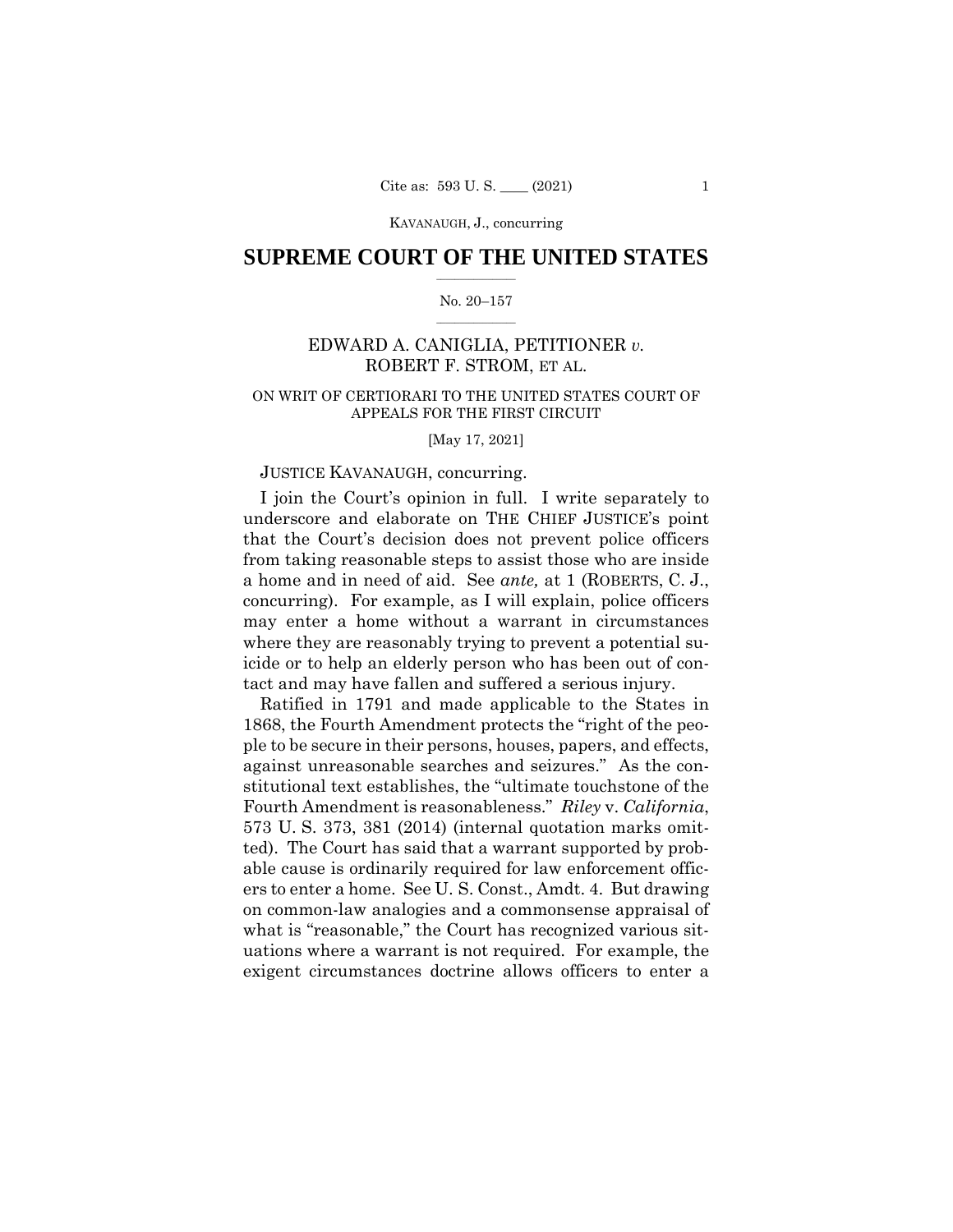#### KAVANAUGH, J., concurring

home without a warrant in certain situations, including: to fight a fire and investigate its cause; to prevent the imminent destruction of evidence; to engage in hot pursuit of a fleeing felon or prevent a suspect's escape; to address a threat to the safety of law enforcement officers or the general public; to render emergency assistance to an injured occupant; or to protect an occupant who is threatened with serious injury. See *Mitchell* v. *Wisconsin*, 588 U. S. \_\_\_, \_\_\_ (2019) (plurality opinion) (slip op., at 6); *City and County of San Francisco* v. *Sheehan*, 575 U. S. 600, 612 (2015); *Kentucky* v. *King*, 563 U. S. 452, 460, 462 (2011); *Michigan* v. *Fisher*, 558 U. S. 45, 47 (2009) (*per curiam*); *Brigham City*  v. *Stuart*, 547 U. S. 398, 403 (2006); *Minnesota* v. *Olson*, 495 U. S. 91, 100 (1990); *Michigan* v. *Clifford*, 464 U. S. 287, 293, and n. 4 (1984) (plurality opinion); *Mincey* v. *Arizona*, 437 U. S. 385, 392–394 (1978); *Michigan* v. *Tyler*, 436 U. S. 499, 509–510 (1978); *United States* v. *Santana*, 427 U. S. 38, 42–43 (1976); *Warden, Md. Penitentiary* v. *Hayden*, 387 U. S. 294, 298–299 (1967); *Ker* v. *California*, 374 U. S. 23, 40–41 (1963) (plurality opinion).

Over the years, many courts, like the First Circuit in this case, have relied on what they have labeled a "community caretaking" doctrine to allow warrantless entries into the home for a non-investigatory purpose, such as to prevent a suicide or to conduct a welfare check on an older individual who has been out of contact. But as the Court today explains, any such standalone community caretaking doctrine was primarily devised for searches of cars, not homes. *Ante,*  at 3–4; see *Cady* v. *Dombrowski*, 413 U. S. 433, 447–448 (1973).

That said, this Fourth Amendment issue is more labeling than substance. The Court's Fourth Amendment case law already recognizes the exigent circumstances doctrine, which allows an officer to enter a home without a warrant if the "exigencies of the situation make the needs of law en-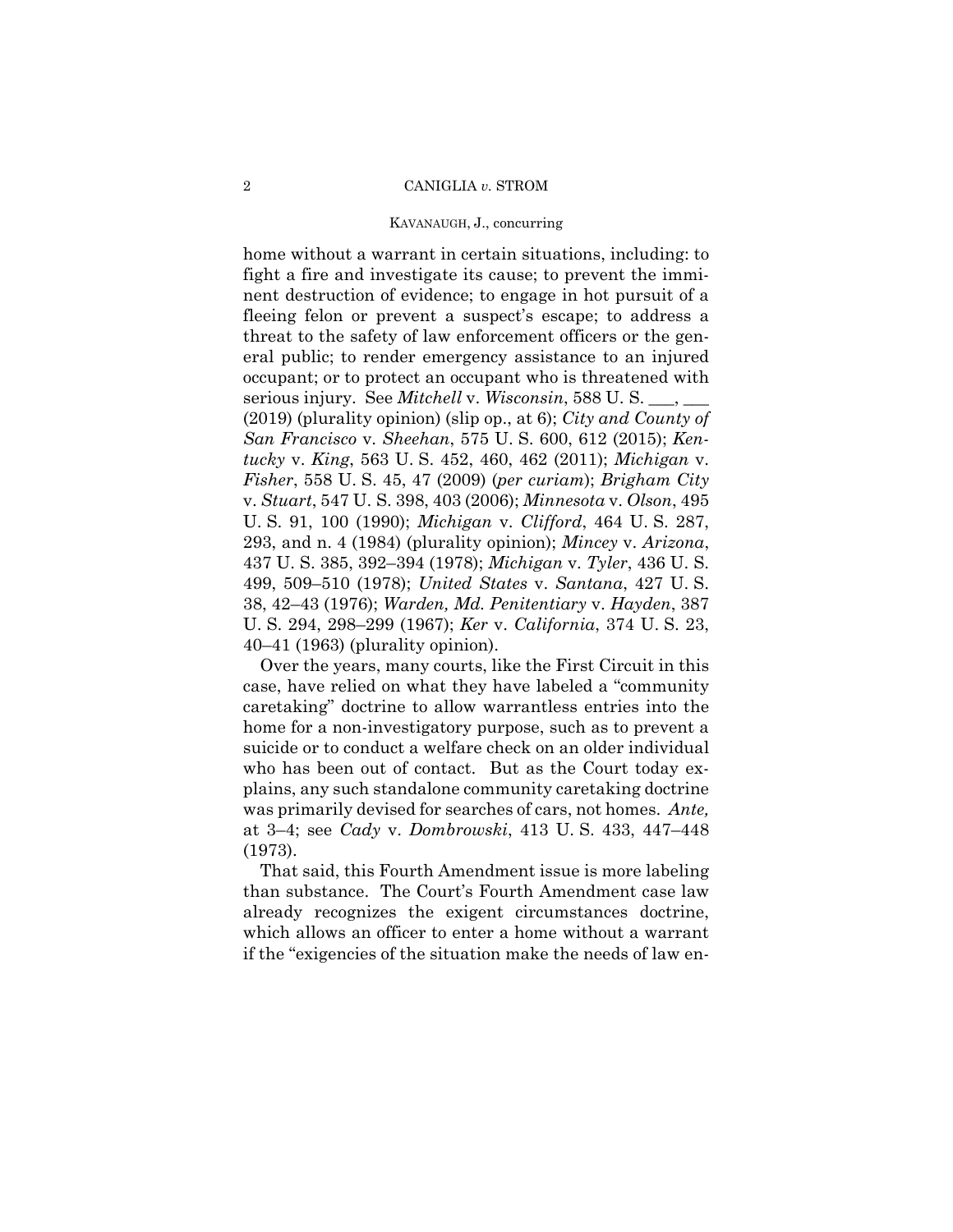#### KAVANAUGH, J., concurring

forcement so compelling that the warrantless search is objectively reasonable under the Fourth Amendment." *Brigham City*, 547 U. S., at 403 (internal quotation marks omitted); see also *ante,* at 3. As relevant here, one such recognized "exigency" is the "need to assist persons who are seriously injured or threatened with such injury." *Brigham City*, 547 U. S., at 403; see also *ante,* at 1 (ROBERTS, C. J., concurring). The Fourth Amendment allows officers to enter a home if they have "an objectively reasonable basis for believing" that such help is needed, and if the officers' actions inside the home are reasonable under the circumstances. *Brigham City*, 547 U. S., at 406; see also *Michigan*  v. *Fisher*, 558 U. S., at 47–48.

This case does not require us to explore all the contours of the exigent circumstances doctrine as applied to emergency-aid situations because the officers here disclaimed reliance on that doctrine. But to avoid any confusion going forward, I think it important to briefly describe how the doctrine applies to some heartland emergency-aid situations.

As Chief Judge Livingston has cogently explained, although this doctrinal area does not draw much attention from courts or scholars, "municipal police spend a good deal of time responding to calls about missing persons, sick neighbors, and premises left open at night." Livingston, Police, Community Caretaking, and the Fourth Amendment, 1998 U. Chi. Leg. Forum 261, 263 (1998). And as she aptly noted, "the responsibility of police officers to search for missing persons, to mediate disputes, and to aid the ill or injured has never been the subject of serious debate; nor has" the "responsibility of police to provide services in an emergency." *Id.,* at 302.

Consistent with that reality, the Court's exigency precedents, as I read them, permit warrantless entries when police officers have an objectively reasonable basis to believe that there is a current, ongoing crisis for which it is reason-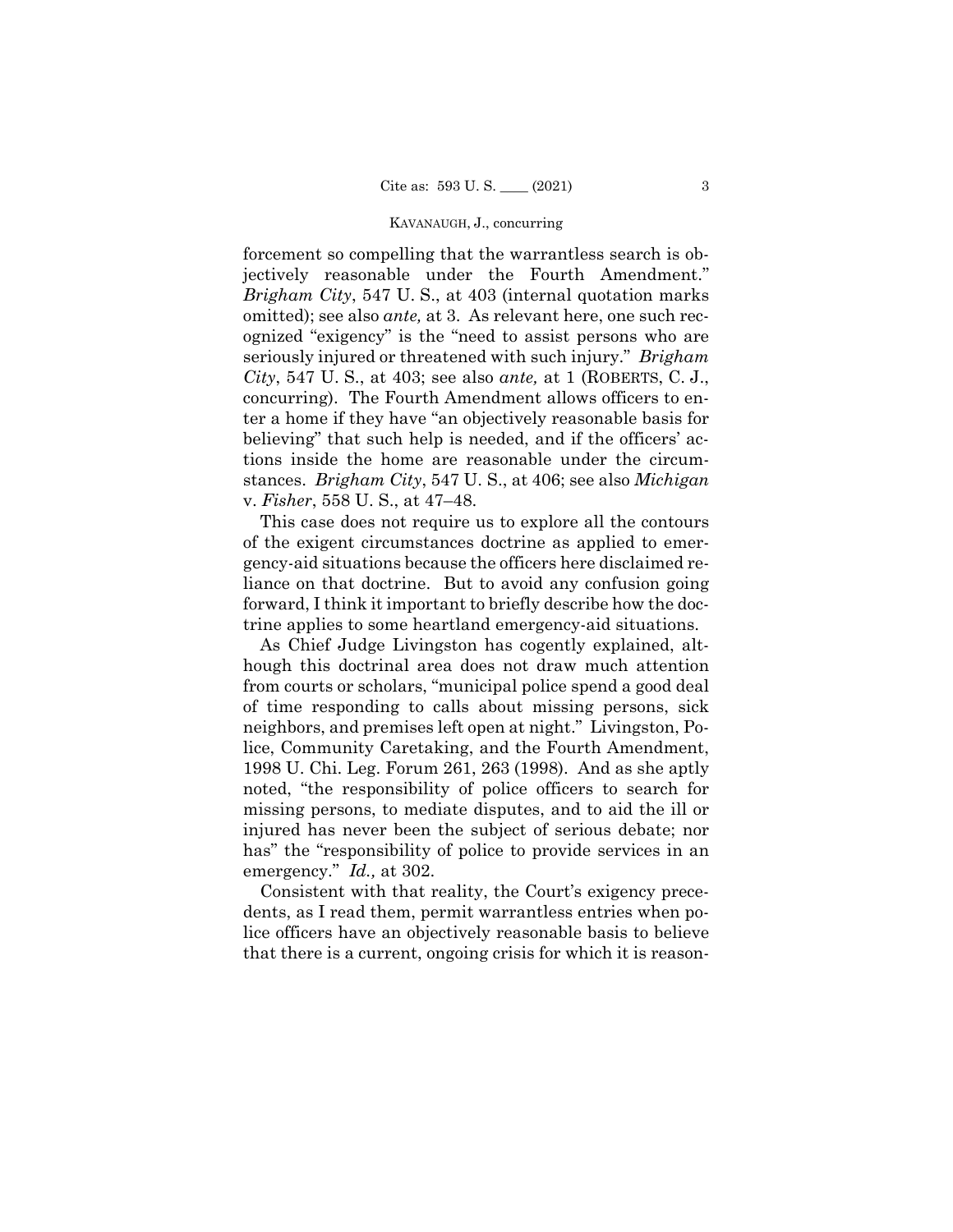#### KAVANAUGH, J., concurring

able to act now. See, *e.g., Sheehan*, 575 U. S., at 612; *Michigan* v. *Fisher*, 558 U. S., at 48–49; *Brigham City*, 547 U. S., at 406–407. The officers do not need to show that the harm has already occurred or is mere moments away, because knowing that will often be difficult if not impossible in cases involving, for example, a person who is currently suicidal or an elderly person who has been out of contact and may have fallen. If someone is at risk of serious harm and it is reasonable for officers to intervene now, that is enough for the officers to enter.

A few (non-exhaustive) examples illustrate the point.

Suppose that a woman calls a healthcare hotline or 911 and says that she is contemplating suicide, that she has firearms in her home, and that she might as well die. The operator alerts the police, and two officers respond by driving to the woman's home. They knock on the door but do not receive a response. May the officers enter the home? Of course.

 such injury." *Id.,* at 400, 403; cf. *Sheehan*, 575 U. S., at 612 The exigent circumstances doctrine applies because the officers have an "objectively reasonable basis" for believing that an occupant is "seriously injured or threatened with (officers could enter the room of a mentally ill person who had locked herself inside with a knife). After all, a suicidal individual in such a scenario could kill herself at any moment. The Fourth Amendment does not require officers to stand idly outside as the suicide takes place.1

Consider another example. Suppose that an elderly man is uncharacteristically absent from Sunday church services

 $1$ In 2019 in the United States, 47,511 people committed suicide. That number is more than double the number of annual homicides. See Dept. of Health and Human Servs., Centers for Disease Control and Prevention, D. Stone, C. Jones, & K. Mack, Changes in Suicide Rates––United States, 2018–2019, 70 Morbidity and Mortality Weekly Rep. 261, 263 (2021) (MMWR); Dept. of Justice, Federal Bureau of Investigation, Uniform Crime Report, Crime in the United States, 2019, p. 2 (2020).